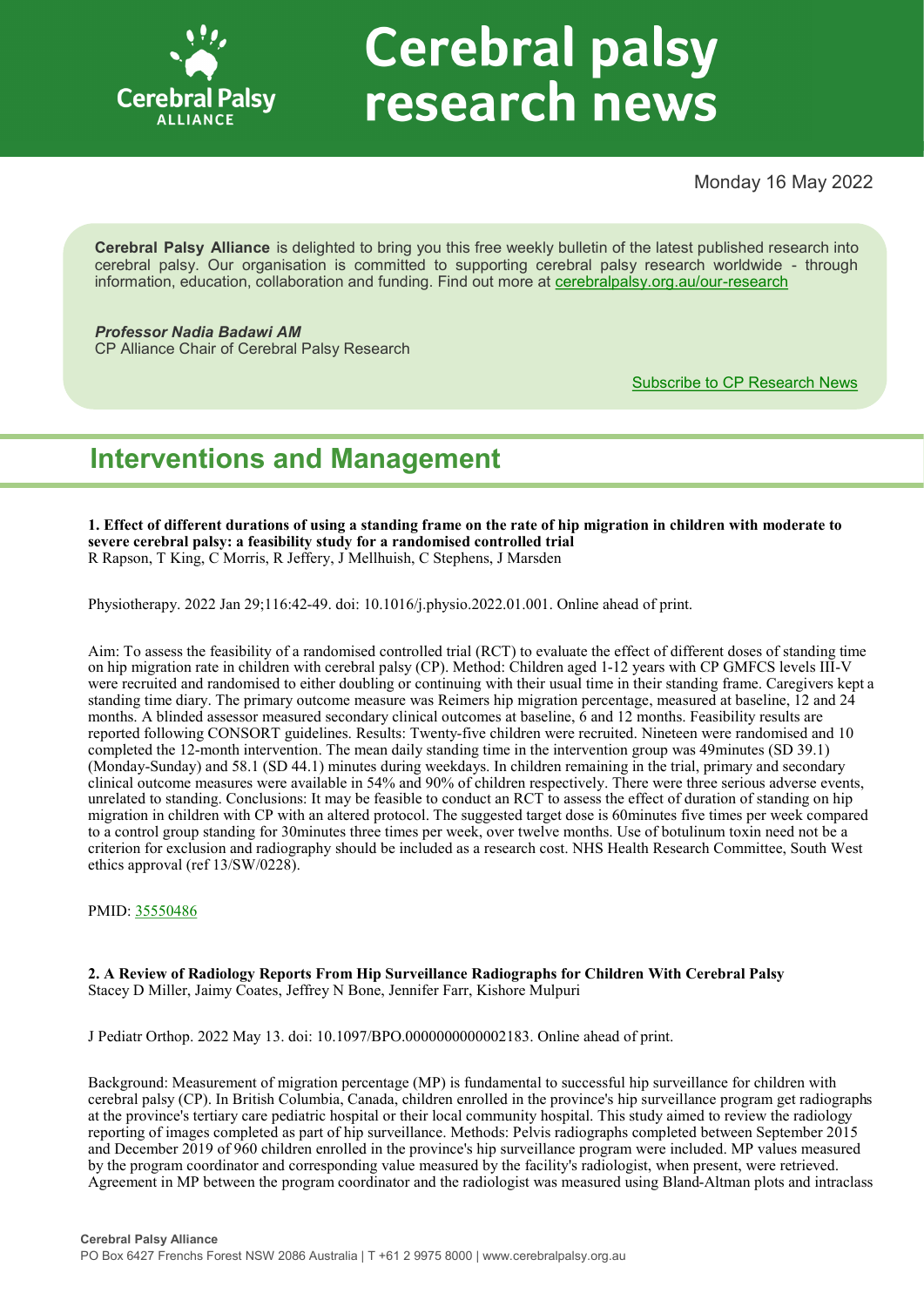correlation coefficients. Radiology reports for images completed at community facilities that prompted a referral to a pediatric orthopaedic surgeon, when reviewed by the hip surveillance team, were further reviewed for qualitative comments. Results: In total, 1849 radiographs were reviewed with 69.3% (1282) completed at the pediatric hospital and 30.7% (567) at 64 different hospitals or clinics. MP was reported for 20.6% (264/1282) of radiographs completed at the pediatric hospital and 3.0% (17/567) of the radiographs completed at community hospitals. Bland-Altman plot analyses found a MP mean difference of 1.2% (95% confidence interval=0.6%-1.8%) between the program coordinator and all radiologist reports with an intraclass correlation coefficient of 0.88 (95% confidence interval=0.86-0.90). There were 47 radiographs completed at community hospitals that resulted in a referral to a pediatric orthopaedic surgeon after review by the hip surveillance team. Eleven of these reports stated normal or unremarkable findings. Conclusions: Radiologic reporting of images completed for hip surveillance for children with CP was inadequate to allow for the detection of hip displacement. Reporting of MP was rare, particularly in community hospitals. If radiology reporting will be utilized for hip surveillance in children with CP, education of radiologists is required.

PMID: [35550421](https://pubmed.ncbi.nlm.nih.gov/35550421)

**3. Assessment of gait quality and efficiency after undergoing a single-event multilevel surgery in children with cerebral palsy presenting an intoeing gait pattern**

Gabriel Moisan, Alice Bonnefoy-Mazure, Géraldo De Coulon, Anne Tabard-Fougère, Stéphane Armand, Katia Turcot

Childs Nerv Syst. 2022 May 12. doi: 10.1007/s00381-022-05548-x. Online ahead of print.

Purpose: The biomechanical impact of undergoing a single-event multilevel surgery (SEMLS) for children with cerebral palsy (CP) presenting an intoeing gait pattern has been widely documented. However, past studies mostly focused on gait quality rather than efficiency. Thus, there is a need to determine the impact of undergoing a SEMLS on gait quality and efficiency in children with CP presenting an intoeing gait pattern. Methods: Data from 16 children with CP presenting an intoeing gait pattern who underwent a SEMLS were retrospectively selected. Gait kinematics was quantified before (baseline) and at least 1 year after the surgery (follow-up). Gait quality was investigated with the Gait Profile Score (GPS), hip internal rotation angle and foot progression angle (FPA). Gait efficiency was analysed using clinically accessible variables, namely the normalised gait speed and medio-lateral and vertical centre of mass excursions (COMp). Dependent variables were compared between sessions with paired t-tests. Results: At the follow-up, children with CP exhibited a more outward FPA and GPS as well as a decreased hip internal rotation angle. No changes in normalised gait speed and vertical COMp excursion were observed, and medio-lateral COMp excursion was slightly decreased. Conclusion: Children with CP presenting an intoeing gait pattern who underwent a SEMLS exhibited an increased gait quality, but gait efficiency was only minimally improved at the follow-up compared to baseline. Further studies are needed to identify contributors of gait efficiency in children with CP, and the best treatment modalities to optimise both their gait quality and efficiency.

PMID: [35552497](https://pubmed.ncbi.nlm.nih.gov/35552497)

#### **4. Short-term causal effects of common treatments in ambulatory children and young adults with cerebral palsy: three machine learning estimates**

Michael H Schwartz, Andrew J Ries, Andrew G Georgiadis

Sci Rep. 2022 May 12;12(1):7818. doi: 10.1038/s41598-022-11875-5.

Orthopedic and neurological impairments (e.g., muscle contractures, spasticity) are often treated in children and young adults with cerebral palsy (CP). Due to challenges arising from combinatorics, research funding priorities, and medical practicalities, and despite extensive study, the evidence base is weak. Our goal was to estimate the short-term effectiveness of 13 common orthopedic and neurological treatments at four different levels of outcome in children and young adults diagnosed with CP. The outcome levels considered were body structures, specific gait kinematic deviations, overall gait kinematic deviations, and functional mobility. We used three well-establish causal inference approaches (direct matching, virtual twins, and Bayesian causal forests) and a large clinical gait analysis database to estimate the average treatment effect on the treated (ATT). We then examined the effectiveness across treatments, methods, and outcome levels. The dataset consisted of 2851 limbs from 933 individuals (some individuals underwent multiple treatment episodes). Current treatments have medium effects on body structures, but modest to minimal effects on gait and functional mobility. The median ATT of 13 common treatments in children and young adults with CP, measured as Cohen's D, bordered on medium at the body structures level (median [IQR] =  $(0.42 \mid 0.05, 0.60]$ ) and became smaller as we moved along the causal chain through specific kinematic deviations  $(0.21 \mid 0.01, 0.01)$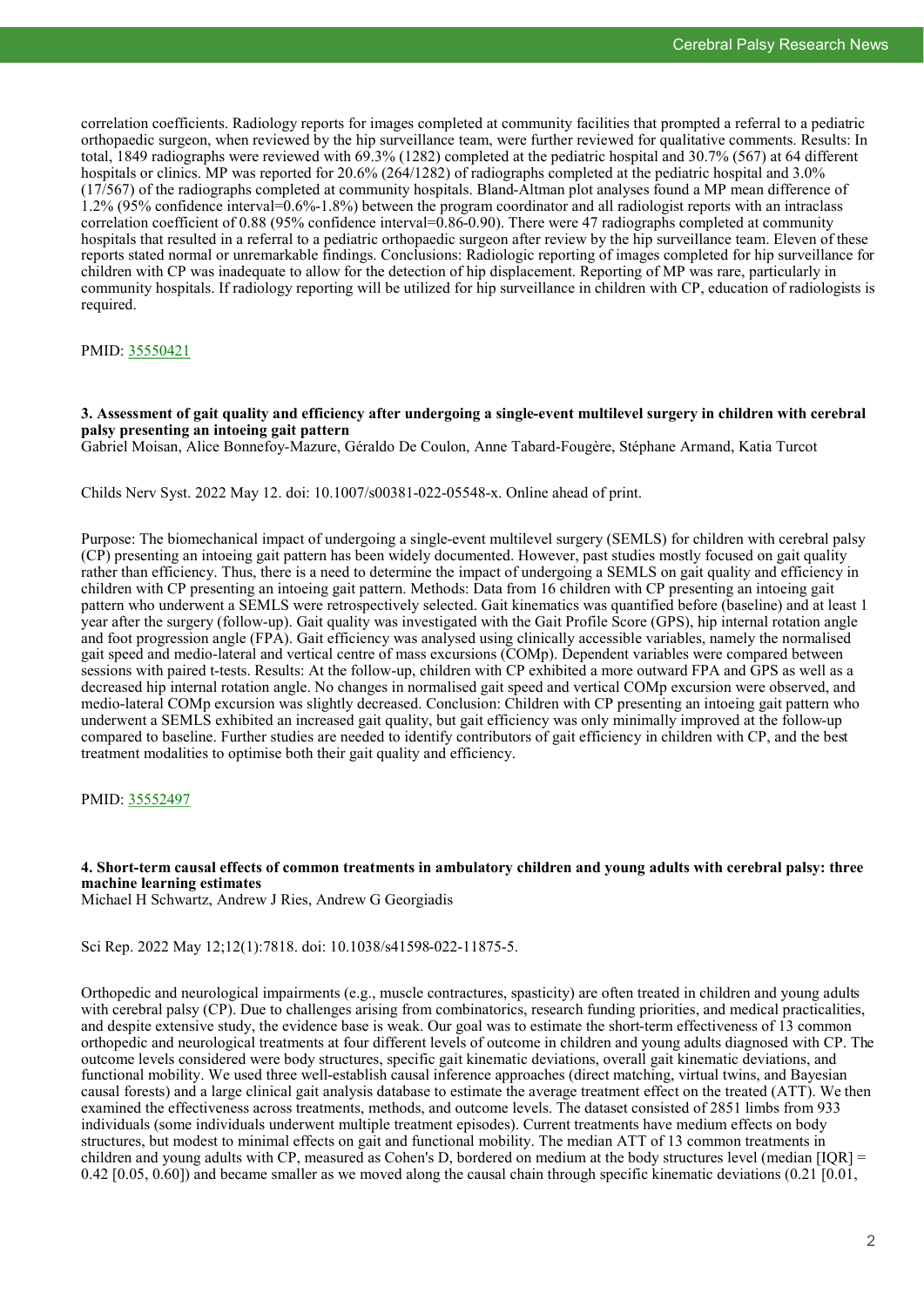0.33]), overall kinematic deviations (0.09 [0.03, 0.19]), and functional mobility (-0.01 [-0.06, 0.13]). Further work is needed to understand the source of heterogeneous treatment effects, which are large in this patient population. Replication or refutation of these findings by other centers will be valuable to establish the generalizability of these results and for benchmarking of best practices.

PMID: [35551496](https://pubmed.ncbi.nlm.nih.gov/35551496)

#### **5. A statistical shape model of soleus muscle morphology in spastic cerebral palsy** Salim G Bin Ghouth, Sian A Williams, Siobhan L Reid, Thor F Besier, Geoffrey G Handsfield

Sci Rep. 2022 May 11;12(1):7711. doi: 10.1038/s41598-022-11611-z.

This study investigated morphological characteristics of the soleus muscle in cerebral palsy (CP) and typically developing (TD) cohorts using a statistical shape model and differentiated dominant features between the two cohorts. We generated shape models of CP and TD cohorts to characterize dominant features within each. We then generated a combined shape model of both CP and TD to assess deviations of the cohorts' soleuses from a common mean shape, and statistically analysed differences between the cohorts. The shape models revealed similar principal components (PCs) with different variance between groups. The CP shape model yielded a distinct feature (superior-inferior shift of the broad central region) accounting for 8.1% of the model's cumulative variance. The combined shape model presented two PCs where differences arose between CP and TD cohorts: size and aspect ratio of length-width-thickness. The distinct appearance characteristic in the CP model-described above -may implicate impaired muscle function in children with CP. Overall, children with CP had smaller muscles that also tended to be long, thin, and narrow. Shape modelling captures dominant morphological features of structures, which was used here to quantitatively describe CP muscles and further probe our understanding of the disease's impact on the muscular system.

PMID: [35546597](https://pubmed.ncbi.nlm.nih.gov/35546597)

**6. Analysis of the Relationship Between Regulation Disorders of Sensory Processing (RDSP) and the Development of the Gait Function and Motor Learning Processes in Children and Adolescents with Cerebral Palsy** Bartosz Bagrowski, Joanna Kraśny, Marek Jóźwiak

Ortop Traumatol Rehabil. 2022 Apr 30;24(2):107-119. doi: 10.5604/01.3001.0015.8268.

1. These results correlate with the outcomes of other studies on the relationship between sensory impairment and motor skills. 2. The study may contribute to the identification of more predictors of the effectiveness of rehabilitation of patients with CP, which can be used in the longer term to forecast the effects of therapy and the development of personalized medicine, as manifested in comprehensive therapeutic approaches (e.g. supplemented with sensory integration therapy).

PMID: [35550360](https://pubmed.ncbi.nlm.nih.gov/35550360)

#### **7. Effects of artificially induced bilateral internal rotation gait on gait kinematics and kinetics** Mirjam Thielen, Dorothea Waible, Britta K Krautwurst, Sebastian I Wolf, Thomas Dreher

Gait Posture. 2022 May 4;95:204-209. doi: 10.1016/j.gaitpost.2022.05.003. Online ahead of print.

Background: Bilateral internal rotation gait is a common gait abnormality in children with bilateral cerebral palsy, but still not fully understood. Research question: The aim of this clinical study was to analyze the effects of artificially induced bilateral internal rotation gait on kinematics and kinetics. Our hypothesis was, that the internal rotation gait defined as increased dynamic internal hip rotation itself causes significant alterations in gait kinematics and kinetics. Methods: 30 typically developing children with a mean age of 12 (SD 3) years (range 8 - 16) performed three-dimensional gait analysis in two different conditions: with unaffected gait and with artificially induced bilateral internal rotation gait with two rotation bandages worn in order to internally rotate the hips. Kinematic and kinetic changes between these two conditions were calculated and compared using a mixed linear model with "gait condition" as fixed effect and both "limb" and "patient" as random effects. Results: The rotation bandages induced a significant increase in internal hip rotation and foot progression angle towards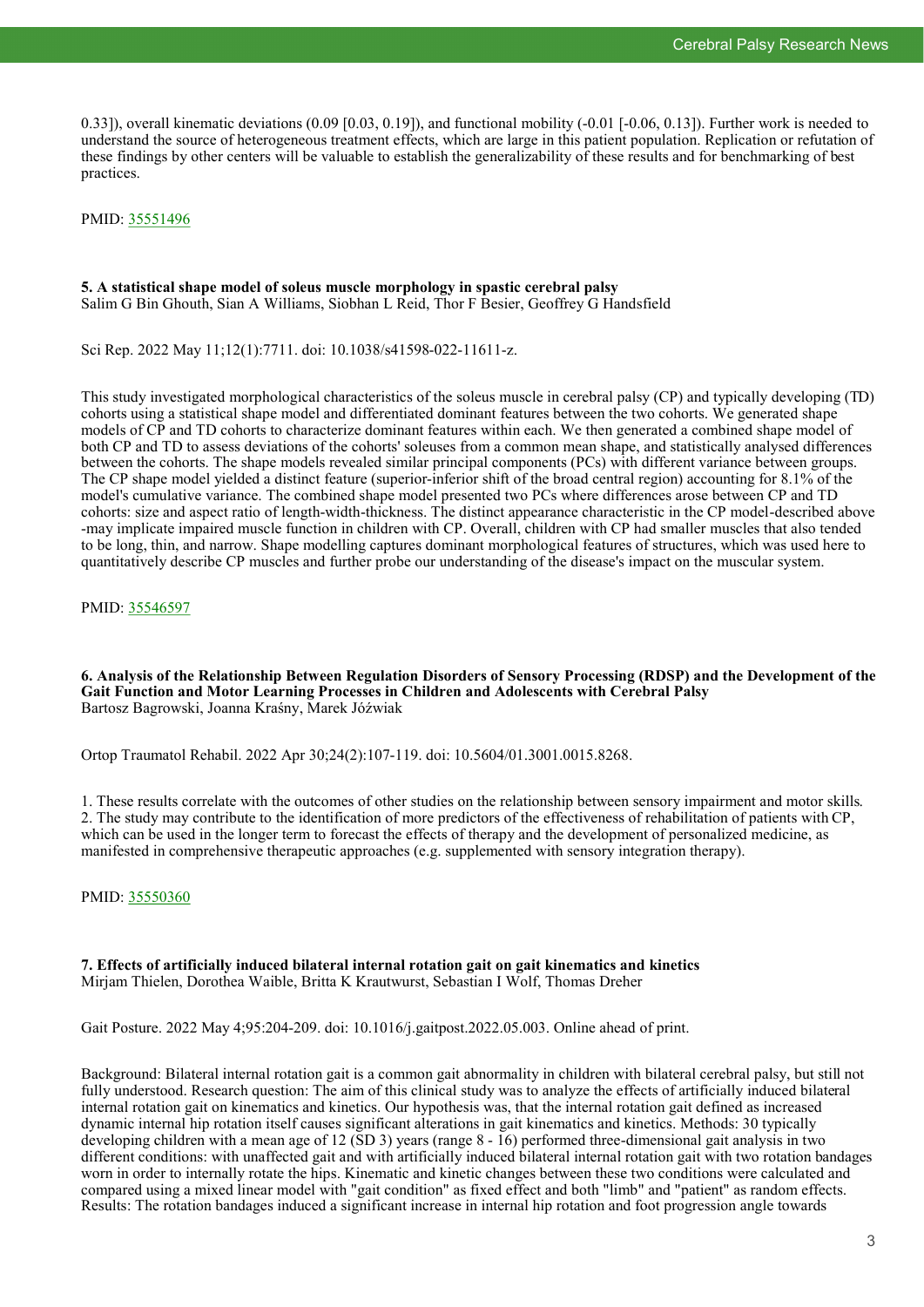internal without affecting pelvic rotation. The peak hip internal rotator moment during loading response and the peak hip external rotator moment during the first half of stance phase increased significantly and the peak hip internal rotator moment during the second half of stance phase decreased significantly. Anterior pelvic tilt, hip flexion, knee flexion and ankle dorsiflexion increased significantly. The first peak of the frontal hip moment decreased, and the second increased significantly. The second peak of the frontal knee moment decreased significantly, while the first didn't change significantly. Significance: The data suggest, that the bilaterally increased dynamic internal hip rotation itself has a relevant impact on frontal hip moments. The increased anterior pelvic tilt, hip and knee flexion may be either induced by the pull of the rotation bandage or a secondary gait deviation.

#### PMID: [35533614](https://pubmed.ncbi.nlm.nih.gov/35533614)

#### **8. Effect of a structured aqua-plyometric exercise program on postural control and functional ability in children with hemiparetic cerebral palsy: A two-arm randomized controlled trial** Ragab K Elnaggar, Mshari Alghadier, Mohamed S Abdrabo, Asmaa A Abonour

NeuroRehabilitation. 2022 Apr 29. doi: 10.3233/NRE-220020. Online ahead of print.

Background: Individuals with hemiparetic cerebral palsy (h-CP) encounter postural control issues that largely interfere with activity and participation. So, there might be a need for improved, clearly effective rehabilitation protocols that target postural control dysfunction, which may, then, reduce activity limitations and participation restrictions. Objective: This trial was undertaken to examine the effect of a structured, 12-week aqua-plyometric (Aqua-PLYO) exercise program on postural control and functional ability in children with h-CP. Methods: Fifty-six children with h-CP took part in a two-arm, randomized singleblind controlled trial. They were randomly assigned to either receive the standard physical therapy (Control group;  $n = 28$ ) or the Aqua-PLYO training program (Aqua-PLYO group; n = 28), three times/week over 12 consecutive weeks. The dynamic limit of stability [i.e., movement directional control (M-DC), reaction time (ReT), movement velocity (M-Vel), endpoint excursion (EP-Exc), and maximum excursion (M-Exc)] and functional ability [i.e., 30-second sit-to-stand test (30sec-STS), timed up and down stairs test (TUDS), and the dynamic gait index (DGI)] were assessed pre- and post-treatment. Results: From the pre- to post-treatment occasion, the Aqua-PLYO group achieved greater improvement for the M-DC ( $P = 0.013$ ), ReT ( $P =$ 0.004), M-Vel (P = 0.03), EP-Exc (P = 0.002), and M-Exc (P = 0.006), compared to controls. Besides, the Aqua-PLYO group showed more conducive changes in functional ability [as evidenced by the  $30$ sec-STS (P = 0.005), TUDS (P = 0.002), and DGI  $(P = 0.004)$  scores]. Conclusion: Aqua-PLYO training is likely an effective training paradigm for enhancing postural control and functional ability in children with h-CP. Further studies are, however, recommended to substantiate the current evidence.

PMID: [35527579](https://pubmed.ncbi.nlm.nih.gov/35527579)

#### **9. [Effect of intradermal needling combined with oral motor therapy for salivation in children with cerebral palsy: a randomized controlled trial][Article in Chinese]** Na Zhang, Ying Lu, You-Hong Xiong, Ke-Juan Ge, Yi-Mei Liu

Zhongguo Zhen Jiu. 2022 May 12;42(5):515-9. doi: 10.13703/j.0255-2930.20210508-0001.

Objective: To compare the effect of combination of intradermal needling with oral motor therapy and simple oral motor therapy on salivation in children with cerebral palsy. Methods: A total of 60 children with salivation in cerebral palsy were randomized into an observation group and a control group, 30 cases in each group. The observation group was treated with intradermal needling (kept for 24 hours each time at Jiache [ST 6], Dicang [ST 4], tongue three needles, etc. ) and oral motor therapy, while the control group was only given oral motor therapy. The intradermal needling was performed 3 times a week, and oral motor therapy was performed 5 times a week, 4 weeks as a course, totally 3 courses of treatment were required. The classification of teacher drooling scale (TDS), drooling severity and Kubota water swallow test, dysphagia disorders survey (DDS) score were compared before treatment and after 4, 8 and 12 weeks of treatment in both groups, and the clinical efficacy was evaluated. Results: After 8 weeks of treatment in the observation group and after 12 weeks of treatment in the two groups, the classification of TDS and drooling severity were improved  $(P<0.05)$ , and the observation group was better than the control group after 12 weeks of treatment ( $P<0.05$ ). After 8 and 12 weeks of treatment, the DDS scores of oral period in the observation group were lower than those before treatment  $(P<0.05)$ . The total effective rate in the observation group was 83.3% (25/30), which was higher than 53.3% (16/30) in the control group (P<0.05). Conclusion: The combination of intradermal needling with oral motor therapy can improve salivation symptoms and swallowing function in children with cerebral palsy, the effect is better than oral motor therapy alone, and the effect is earlier.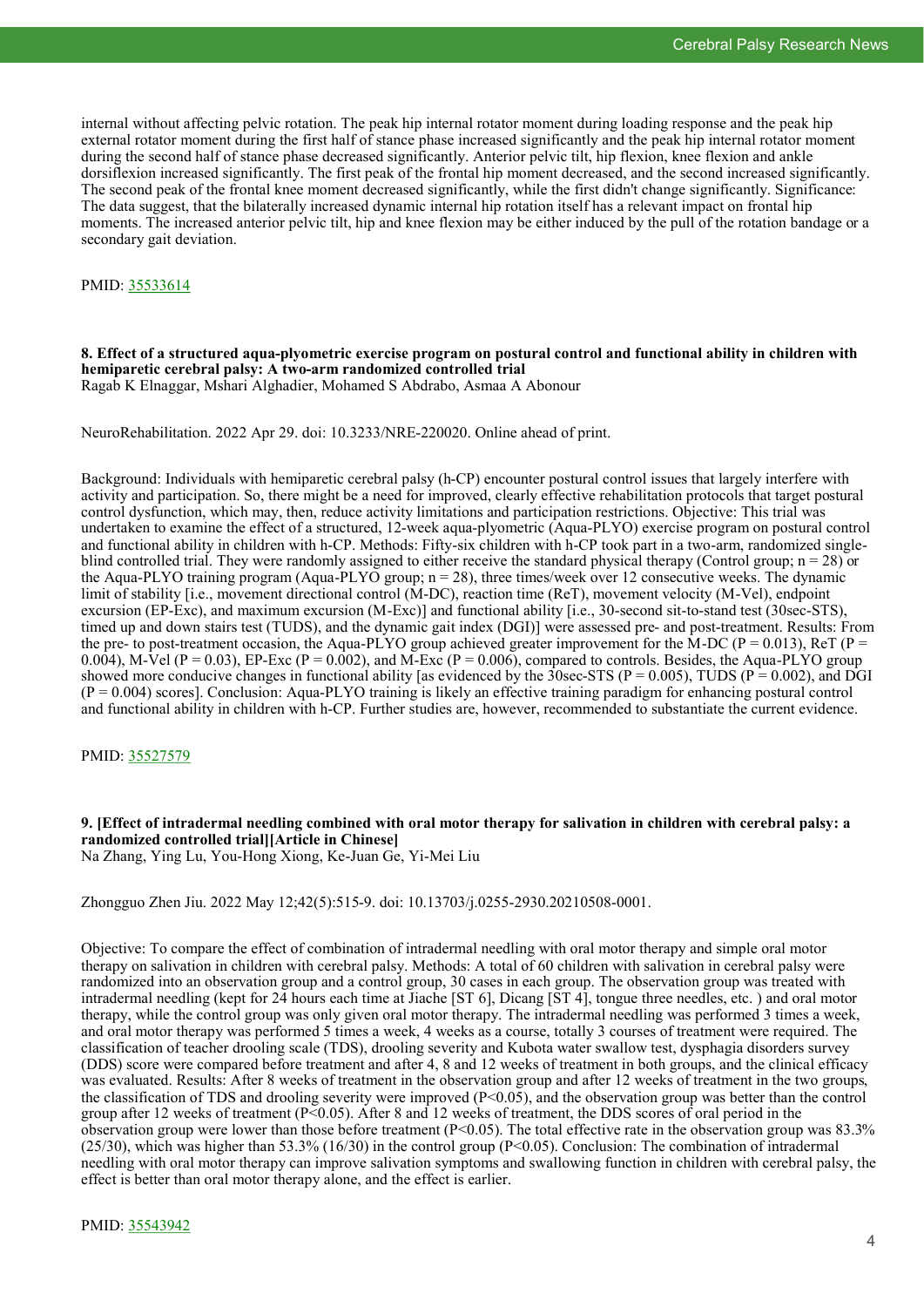#### **10. Pain burden in children with cerebral palsy (CPPain) survey: Study protocol**

Randi Dovland Andersen, Lara Genik, Ann I Alriksson-Schmidt, Agneta Anderzen-Carlsson, Chantel Burkitt, Sindre K Bruflot, Christine T Chambers, Reidun B Jahnsen, Ira Jeglinsky-Kankainen, Olav Aga Kildal, Kjersti Ramsta, Jordan Sheriko Frank J Symons, Lars Wallin, Guro L Andersen

Paediatr Neonatal Pain. 2021 May 4;4(1):12-22. doi: 10.1002/pne2.12049. eCollection 2022 Mar.

Pain is a significant health concern for children living with cerebral palsy (CP). There are no population-level or large-scale multi-national datasets using common measures characterizing pain experience and interference (ie, pain burden) and management practices for children with CP. The aim of the CPPain survey is to generate a comprehensive understanding of pain burden and current management of pain to change clinical practice in CP. The CPPain survey is a comprehensive crosssectional study. Researchers plan to recruit approximately 1400 children with CP (primary participants) across several countries over 6-12 months using multimodal recruitment strategies. Data will be collected from parents or guardians of children with CP (0-17 years) and from children with CP (8-17 years) who are able to self-report. Siblings (12-17 years) will be invited to participate as controls. The CPPain survey consists of previously validated and study-specific questionnaires addressing demographic and diagnostic information, pain experience, pain management, pain interference, pain coping, activity and participation in everyday life, nutritional status, mental health, health-related quality of life, and the effect of the COVID-19 pandemic on pain and access to pain care. The survey will be distributed primarily online. Data will be analyzed using appropriate statistical methods for comparing groups. Stratification will be used to investigate subgroups, and analyses will be adjusted for appropriate sociodemographic variables. The Norwegian Regional Committee for Medical and Health Research Ethics and the Research Ethics Board at the University of Minnesota in USA have approved the study. Ethics approval in Canada, Sweden, and Finland is pending. In addition to dissemination through peer-reviewed journals and conferences, findings will be communicated through the CPPain Web site (www.sthf.no/cppain), Web sites directed toward users or clinicians, social media, special interest groups, stakeholder engagement activities, articles in user organization journals, and presentations in public media.

PMID: [35546915](https://pubmed.ncbi.nlm.nih.gov/35546915)

#### **11. Presence and predictors of pain after orthopedic surgery and associated orthopedic outcomes in children with cerebral palsy**

Elizabeth R Boyer, Zachary B Novaczyk, Tom F Novacheck, Frank J Symons, Chantel C Burkitt

Paediatr Neonatal Pain. 2021 Dec 18;4(1):44-52. doi: 10.1002/pne2.12067. eCollection 2022 Mar.

While children with cerebral palsy (CP) may undergo 8-22 orthopedic surgeries in their lifetime, little is known about the associated pain. We aimed to assess the pain presence before and one year after lower extremity orthopedic surgery, predictors of pain presence at follow-up, and the association between pain and orthopedic outcomes related to surgery. This retrospective study included 86 children with CP (M age = 10.0 years,  $SD = 3.2$ ; range = 4.1-17.3 years, Gross Motor Functional Classification System (GMFCS) level I-III) who underwent orthopedic surgery and had completed questionnaires at gait analyses before ( $M = 2.7$  months; range = 0.0-5.7) and after surgery ( $M = 11.8$  months; range = 9.0-14.9). Pain presence, location, and Pediatric Outcomes Data Collection Instrument (PODCI) scores were documented before and after surgery at gait analyses. Pain prevalence was 60% at baseline and 56% at follow-up. Significant predictors of pain presence at follow-up included (1) pain presence at baseline (range of odds ratios [OR] across any/all locations = 3.22 to 15.54), (2) older age (range of OR for any pain, back, knee, and foot pain = 1.24-1.26), (3) female sex (decreased OR for males for ankle pain = 0.12), (4) having hip surgery (decreased OR for foot pain = 0.20), and (5) lower GMFCS level (OR for foot pain = 0.41). Changes in PODCI Sports and Physical Function scores were associated with changes in hip and knee pain  $(P < .03)$ ; PODCI scores worsened for patients who had pain at both time points and improved for patients who had pain at baseline but not follow-up. Pain was present for over half of the participants before and after orthopedic surgery. Pain presence at follow-up was predicted by pain presence at baseline. Pain and functional outcomes were correlated at follow-up. Prospective studies examining perioperative pain experience and factors predicting pain outcomes are warranted.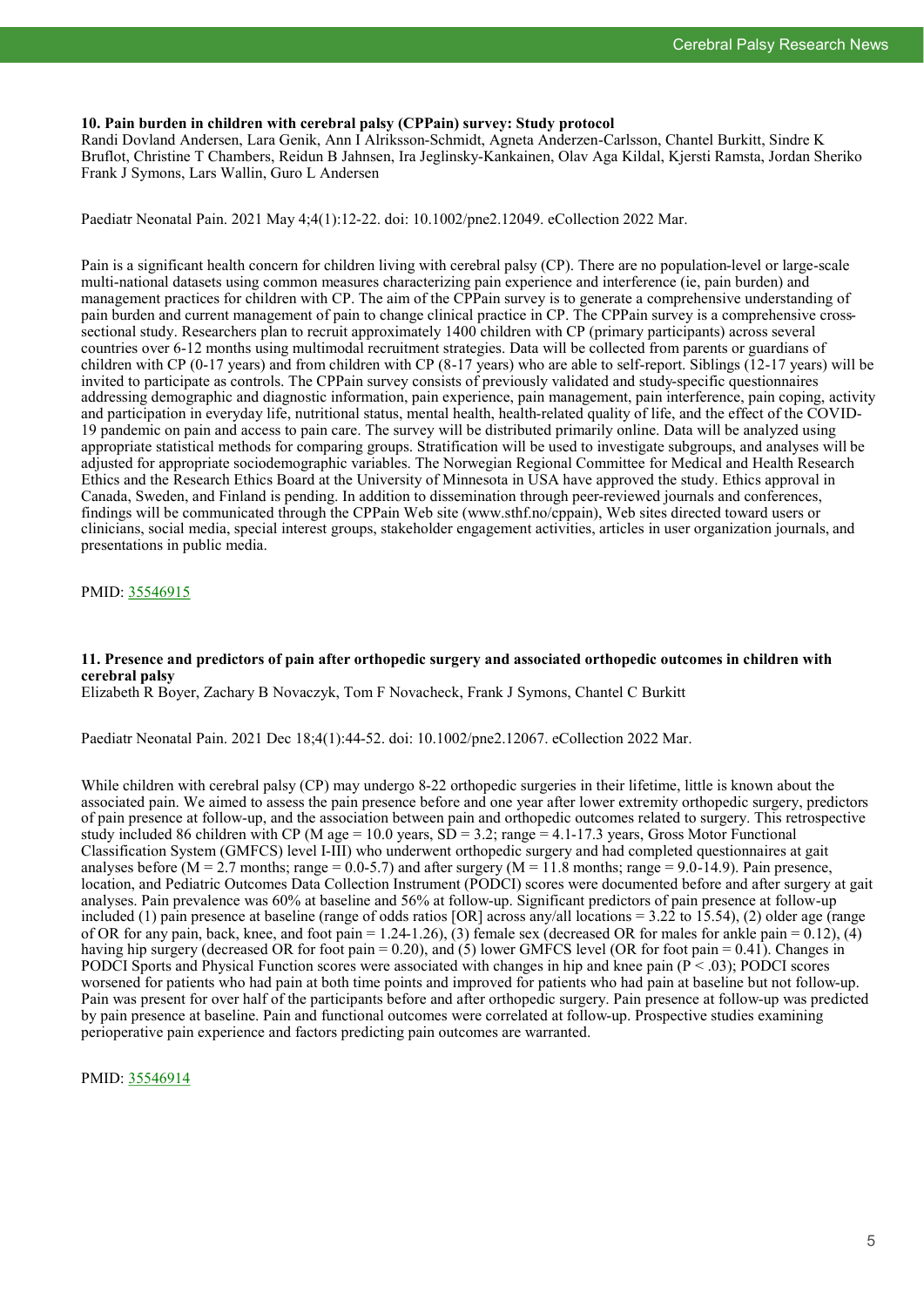#### **12. BrightHearts: A pilot study of biofeedback assisted relaxation training for the management of chronic pain in children with cerebral palsy**

Katarina Ostojic, Nicole Sharp, Simon Paget, George Khut, Angela Morrow

Paediatr Neonatal Pain. 2021 Oct 15;4(1):34-43. doi: 10.1002/pne2.12062. eCollection 2022 Mar.

Background: Chronic pain is estimated to impact one-in-three children with cerebral palsy (CP). Psychological interventions including behavioral and cognitive strategies play a key role in chronic pain management, but there is a paucity of research exploring their use in children with CP. Aim: To investigate the acceptability and feasibility of biofeedback assisted relaxation training (BART) for chronic pain management in children with CP using a mixed-methods study design. Methods: Biofeedback assisted relaxation training was delivered via BrightHearts, an iOS application. Inclusion criteria were as follows: CP; self-reported chronic pain; age 9-18 years; and fluent English speaker. Children used BrightHearts for ten minutes daily, over four weeks. Qualitative post-intervention interviews were undertaken (child, parent) and quantitative pre-post measures (child) were gathered including pain intensity (numerical rating scale), and anxiety intensity (numerical rating scale). Content analysis was conducted for qualitative data. Descriptive statistics and exploratory analyses were performed for quantitative data. Results: Ten children participated (n = 3 male, mean age = 13.1 years SD = 2.5 years, GMFCS level I = 4,  $II = 2$ ,  $III = 3$ , IV = 1). Predominant movement disorder was spasticity ( $n = 7$ ) and dyskinesia, mainly dystonia ( $n = 3$ ). Content analysis suggested an overarching theme "BrightHearts is a good thing to put in my toolbox" providing an overall representation of participants' experiences. For many, BrightHearts was a valuable supplement to children's pain management strategies: "The source of the pain is still there, but the actual effect of the pain isn't so relevant." Four sub-themes were identified: "Managing my pain;" "Managing my anxiety and stress," "Helping me do what I need to do;" and "Fitting it into my life." Some participants reported improvements in their anxiety management, and others described benefits in sleep and school following improved pain/anxiety management. A range of practical and personal factors within this heterogeneous group presented barriers to using BrightHearts including limited time, attention, and boredom. Seven-out-of-eight children would recommend BrightHearts to others with chronic pain and six-out-of-eight noticed a difference in their pain since using BrightHearts (n = 2) missing data). Non-significant reductions in pain or anxiety intensity scores were found following the intervention. Conclusion: This pilot suggests BrightHearts is an acceptable and feasible intervention for chronic pain management in children with CP and may be useful for some children as part of a multimodal approach.

PMID: [35546913](https://pubmed.ncbi.nlm.nih.gov/35546913)

**13. Effect of targeted movement interventions on pain and quality of life in children with dyskinetic cerebral palsy: a pilot single subject research design to test feasibility of parent-reported assessments** Nadine Smith, Simon Garbellini, Natasha Bear, Ashleigh Thornton, Peta Watts, Noula Gibson

Disabil Rehabil. 2022 May 11;1-9. doi: 10.1080/09638288.2022.2072007. Online ahead of print.

Purpose: To determine the feasibility of using parent-reported outcome measures of the Paediatric Pain Profile (PPP), Sleep Disturbance Scale for Children (SDSC) and Care and Comfort Hypertonicity Questionnaire (CCHQ) as repeated outcome measures of change at weekly intervals for children with dyskinetic cerebral palsy (CP). The secondary aim was to explore the efficacy of individualised movement intervention. Material and methods: In this pilot feasibility study a single subject research design was utilised. Three children with dyskinetic CP, completed 5 weeks of parent-reported baseline assessments, 8 weekly sessions of intervention and 5 weeks of follow up. Results: All children completed 18 weeks of the study, with no missing data. There was evidence of parent-reported improvements in their child's pain and care and comfort between the baseline and intervention phases. Conclusions: The PPP, SDSC and CCHQ were feasible to assess pain, sleep and comfort before and after an intervention in children with dyskinetic CP. There is preliminary evidence that individualised movement intervention as little as once a week may help improve pain, sleep and improve ease of care and comfort. IMPLICATIONS FOR REHABILITATION: The Paediatric Pain Profile is feasible to identify and monitor pain, as frequently as weekly, in children with dyskinetic cerebral palsy (CP). There is preliminary evidence that movement can decrease pain in children with dyskinetic CP. Assessments and treatment in this group may be interrupted due to their complex health issues which may be a limitation when collecting repeated measures.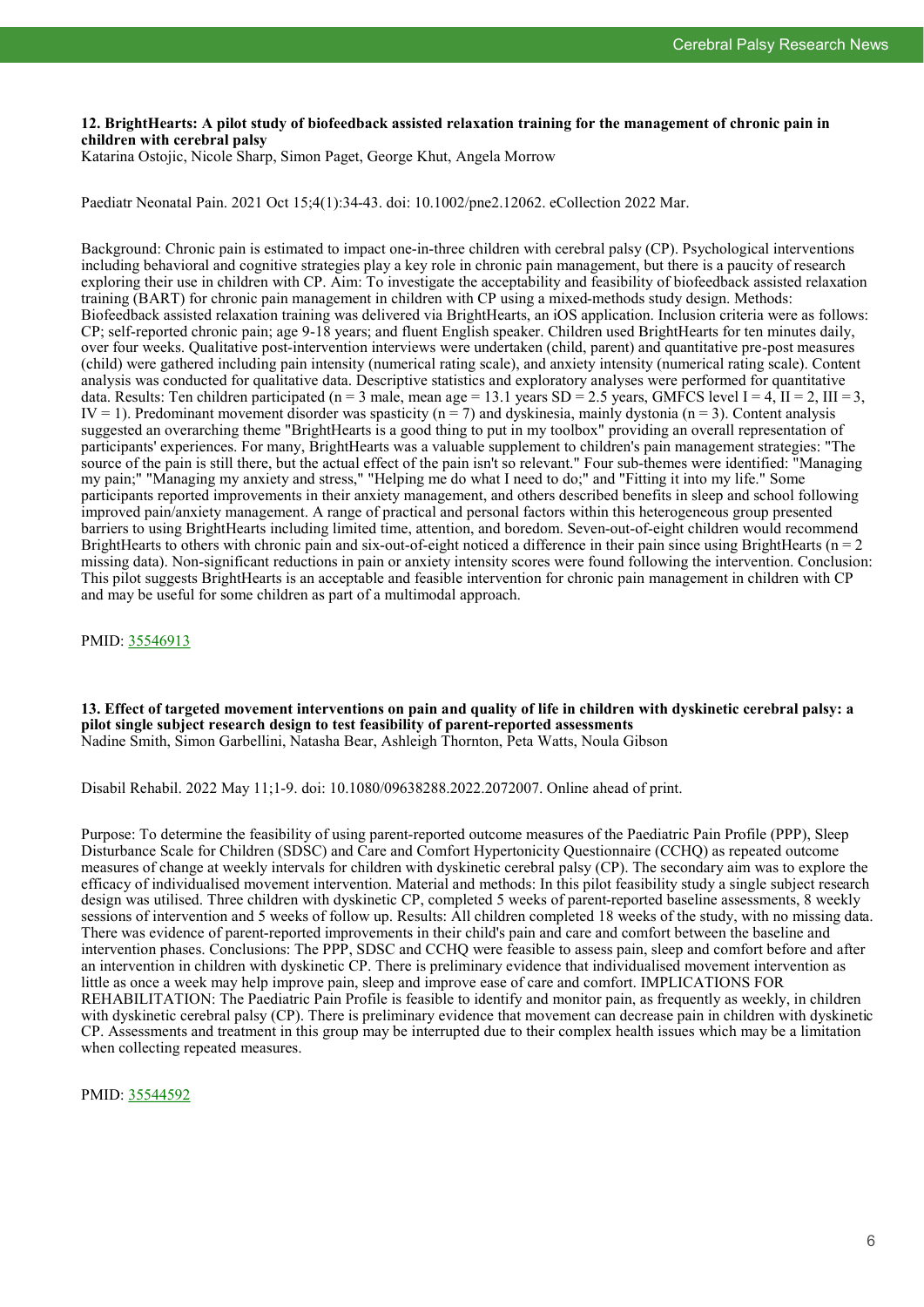#### **14. Effect of Virtual Reality on Balance Function in Children With Cerebral Palsy: A Systematic Review and Metaanalysis**

Wei Liu, Yuanyan Hu, Junfeng Li, Jindong Chang

Front Public Health. 2022 Apr 25;10:865474. doi: 10.3389/fpubh.2022.865474. eCollection 2022.

Virtual Reality (VR) therapy is popular in treating children with Cerebral Palsy (CP) as a new technology for rehabilitation. Nevertheless, no substantial evidence supporting VR therapy promotion has been developed to date. This study aimed to investigate the effects of VR therapy on balance in children with CP. We conducted a systematic search in PubMed and Web of Science (updated to December 30, 2021). The systematic review and meta-analysis included all randomized controlled trials that included children with CP. A total of 18 RCT studies were eligible for inclusion in the systematic review, and metaanalysis was performed on 16 of them. Results showed that the VR intervention was beneficial for balance (SMD 0.47 [95% CI, SD 0.28, 0.66]). We concluded that VR therapy interventions for children with CP have positive effects. However, cautious implementation is needed in clinical applications.

PMID: [35548088](https://pubmed.ncbi.nlm.nih.gov/35548088)

**15. Neurodevelopmental Outcomes of Infants <29 Weeks' Gestation Born in Canada Between 2009 and 2016** M Florencia Ricci, Prakesh S Shah, Diane Moddemann, Ruben Alvaro, Eugene Ng, Shoo K Lee, Anne Synnes, Canadian Neonatal Network (CNN) and the Canadian Neonatal Follow-Up Network (CNFUN) Investigators

J Pediatr. 2022 May 10;S0022-3476(22)00408-5. doi: 10.1016/j.jpeds.2022.04.048. Online ahead of print.

Objective: To evaluate changes in mortality or significant neurodevelopmental impairment (sNDI) in children born <29 weeks' gestation in association with national quality improvement initiatives. Methods: This longitudinal cohort study included children born at 220 to 286 weeks' gestation who were admitted to Canadian NICUs between 2009 and 2016. Primary outcome was a composite rate of death or significant NDI (Bayley-III scores <70, severe cerebral palsy, blindness, or deafness needing amplification) at 18 to 24 months corrected age. To evaluate temporal changes, outcomes were compared between epoch 1: 2009-2012, and epoch 2: 2013-2016. Adjusted odds ratios (AOR) were calculated for differences between the two epochs accounting for patient characteristic differences. Results: Of the 4426 included children, 1895 (43%) were born in epoch 1 and 2531 (57%) in epoch 2. In epoch 2, more mothers received magnesium sulphate (56% vs 28%), antibiotics (69% vs 65%), and delayed cord clamping (37% vs 31%); and fewer infants had SNAP-2 scores >20 (31% vs 35%) and late onset sepsis (23% vs 27%). Death or significant NDI occurred in 30% of children in epoch 2 vs 32% of children in epoch 1 (AOR 0.86, 95%CI 0.75- 0.99). In epoch 2 vs epoch 1, there were reductions in the need for hearing aids or cochlear implants (1.4% vs. 2.6% AOR 0.50, 95%CI 0.31-0.82) and in blindness (0.6% vs.1.4%; AOR 0.38, 95%CI 0.18-0.80). Conclusion: Among preterm infants born <29 weeks' gestation, composite rates of death or significant NDI and rates of visual and hearing impairment were significantly lower in 2013-2016 vs 2009-2012.

PMID: [35561804](https://pubmed.ncbi.nlm.nih.gov/35561804)

**16. Is cerebral palsy progressive? Why do we ask?** Peter Rosenbaum

Editorial Dev Med Child Neurol. 2022 Jun;64(6):672. doi: 10.1111/dmcn.15168.

No abstract available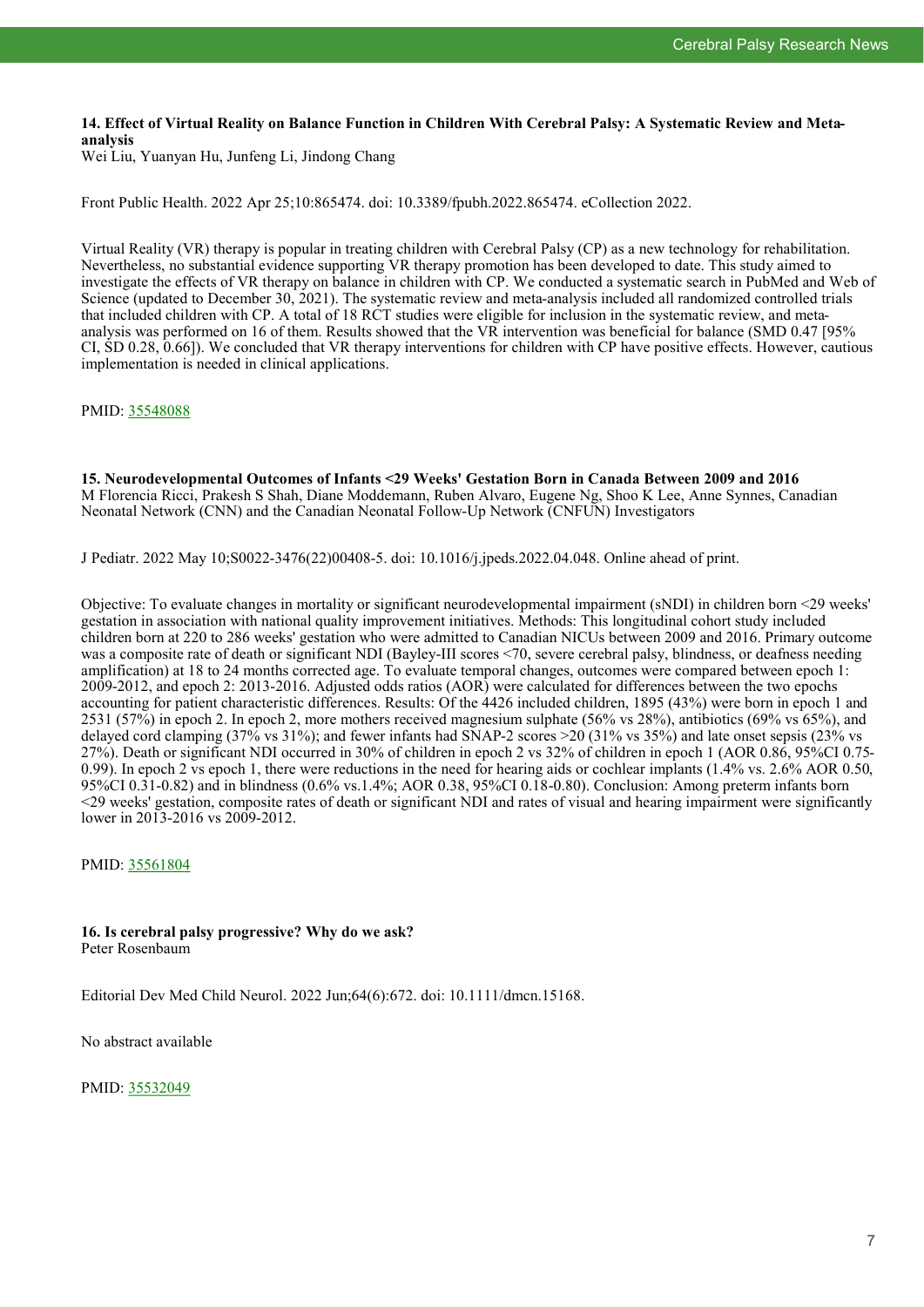#### **17. Risk factors of cerebral palsy in children: a systematic review and meta-analysis**

Dandan Chen, Meiyuan Huang, Yangyan Yin, Dongmei Gui, Yuniao Gu, Taiping Zhuang, Caihua Chen, Kaiming Huo

Transl Pediatr. 2022 Apr;11(4):556-564. doi: 10.21037/tp-22-78.

Background: This study aimed to explore the main risk factors for cerebral palsy in children by meta-analysis of the literature on the risk factors of cerebral palsy. Methods: We performed a literature search of the PubMed, EMBASE, Medline, and CENTRAL databases using the following search terms: ("cerebral palsy" or "cerebral palsies" or "infantile cerebral palsy") and ("risk factors"). Case-control or cohort studies of children with cerebral palsy and healthy children were included for metaanalysis. The Newcastle-Ottawa Scale (NOS) of case-control studies was used to evaluate the quality of the included studies. The Chi-square test was used to test the heterogeneity of the literature. This study used subgroup analysis and sensitivity analysis to identify sources of heterogeneity. If subgroup analyses and sensitivity analyses could not identify the source of heterogeneity, no pooling between study results was performed, and only individual study results were described. In this study, Egger's test was used to test for publication bias. The random-effects model was used when heterogeneity existed, and the fixed -effect model was applied when heterogeneity did not exist. Results: A total of 1,836 related articles were retrieved. After screening, 13 articles were included in the analysis, involving a total of 2,489 children with cerebral palsy and 4,782 children without cerebral palsy. None of the included articles achieved a NOS score of 9, four articles scored 8, eight articles scored 7, and one article scored 6. Meta-analysis showed that maternal hypertension during pregnancy, premature rupture of membranes, premature delivery and emergency cesarean section were risk factors for cerebral palsy in children, and there was no heterogeneity among the literatures and no publication bias. Conclusions: This study identified gestational hypertension, preterm birth, premature rupture of membranes, and emergency cesarean section as risk factors for cerebral palsy in children through meta-analysis, providing a reference for risk monitoring and clinical intervention.

PMID: [35558974](https://pubmed.ncbi.nlm.nih.gov/35558974)

### **18. Vitamin D deficiency in children with cerebral palsy: A narrative review of epidemiology, contributing factors, clinical consequences and interventions**

Kamel Awadh Alenazi

Review Saudi J Biol Sci. 2022 Apr;29(4):2007-2013. doi: 10.1016/j.sjbs.2021.12.026. Epub 2021 Dec 16.

Sufficient vitamin D levels are necessary, not only for mineralization, normal growth and development of bones, but also for the prevention of fatal chronic diseases like diabetes mellitus, metabolic syndrome and cancer. This is of particular importance in children with neuro- and musculoskeletal disorders, especially cerebral palsy (CP). CP is a heterogeneous group of childhood developmental disability disorders described by uncharacteristic posture, balance, and movement. Patients with CP are at an increased risk of vitamin D deficiency and as a result reduced bone mineral density, bone fragility, osteopenia, and rickets. The present review aims to combine and summarize available evidence, regarding the epidemiology, underlying contributing factors, clinical consequences, and treatment interventions of vitamin D deficiency in children with CP.

#### PMID: [35531196](https://pubmed.ncbi.nlm.nih.gov/35531196)

#### **19. Understanding physiotherapy and physiotherapy services: exploring the perspectives of adults living with cerebral palsy**

Gemma Cook, Elizabeth Cassidy, Cherry Kilbride

Disabil Rehabil. 2022 May 11;1-9. doi: 10.1080/09638288.2022.2062060. Online ahead of print.

Purpose: To understand physiotherapy and physiotherapy services from the perspectives of adults with cerebral palsy (CP). Methods: Twenty-two adults with CP (15 women, 7 men), from across the UK, aged between 23 and 51 years, Gross Motor Function Classification System I-V, were interviewed about their experiences of physiotherapy and physiotherapy services. Participants were recruited through advertisements placed with relevant national organisations. The interviews were transcribed and analysed according to principles of Reflective Lifeworld Research. A second analysis examined the findings in relation to Donabedian's structure-process-outcome framework for healthcare quality. Results: Specialist services for adults with CP were described as scarce, unknowable, complex and disconnected through the life course. Specific problems included; structural